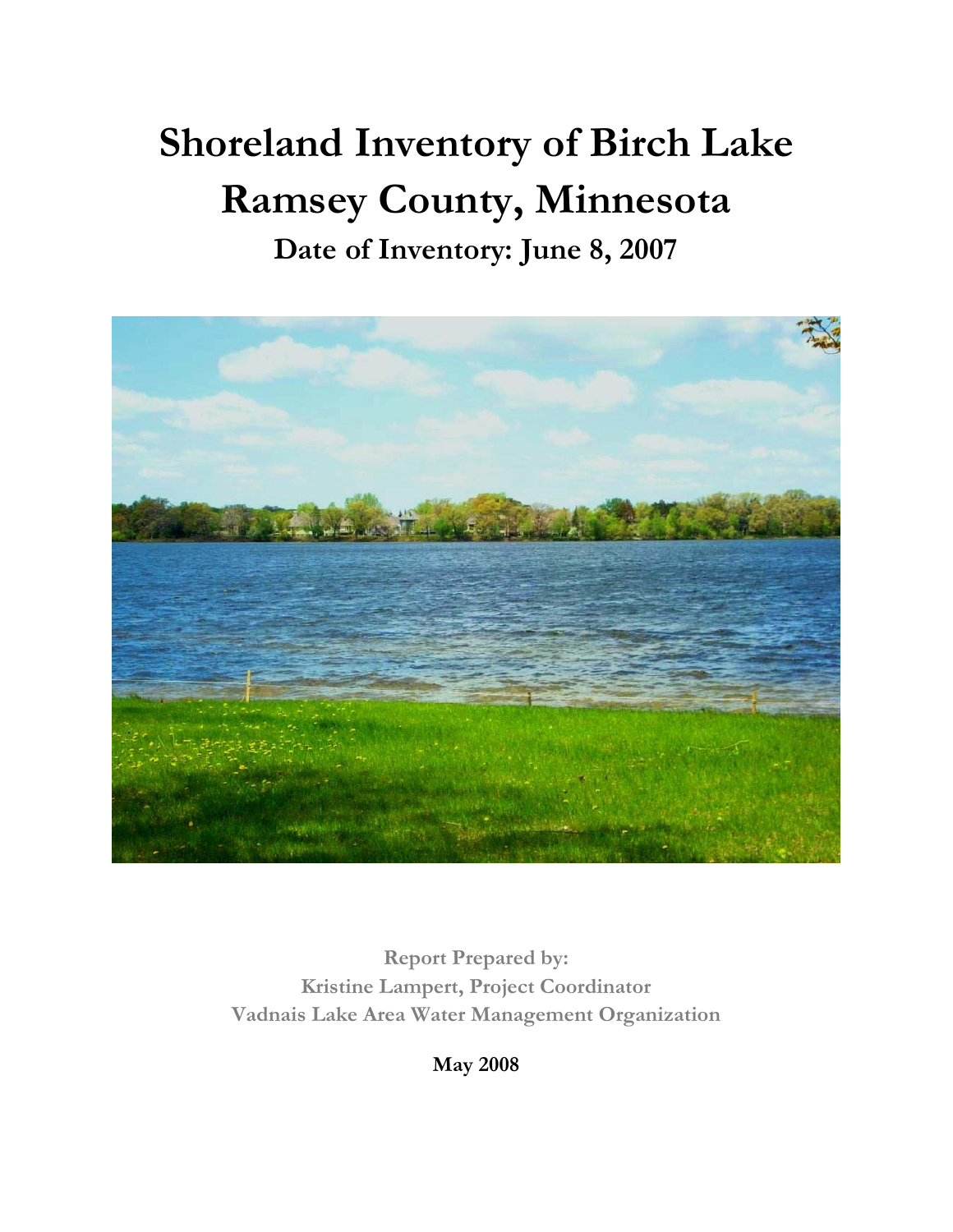A survey of the shoreland around Birch Lake and photographic inventory of each parcel was conducted on June 8, 2007 by the Vadnais Lake Area Water Management Organization (VLAWMO) and the Ramsey Conservation District (RCD) with the assistance of Birch Lake residents Fred Downing and Ronald Auger. The survey was conducted by navigating to each parcel (determined through GPS) by boat and assessing the site from approximately 50 feet off shore. The objective of this survey was to have a current inventory of the Birch Lake shoreline which will be part of the larger Sustainable Lake Management Plan (SLMP) as well as to be a reference for future comparisons.



**Birch Lake Parcels**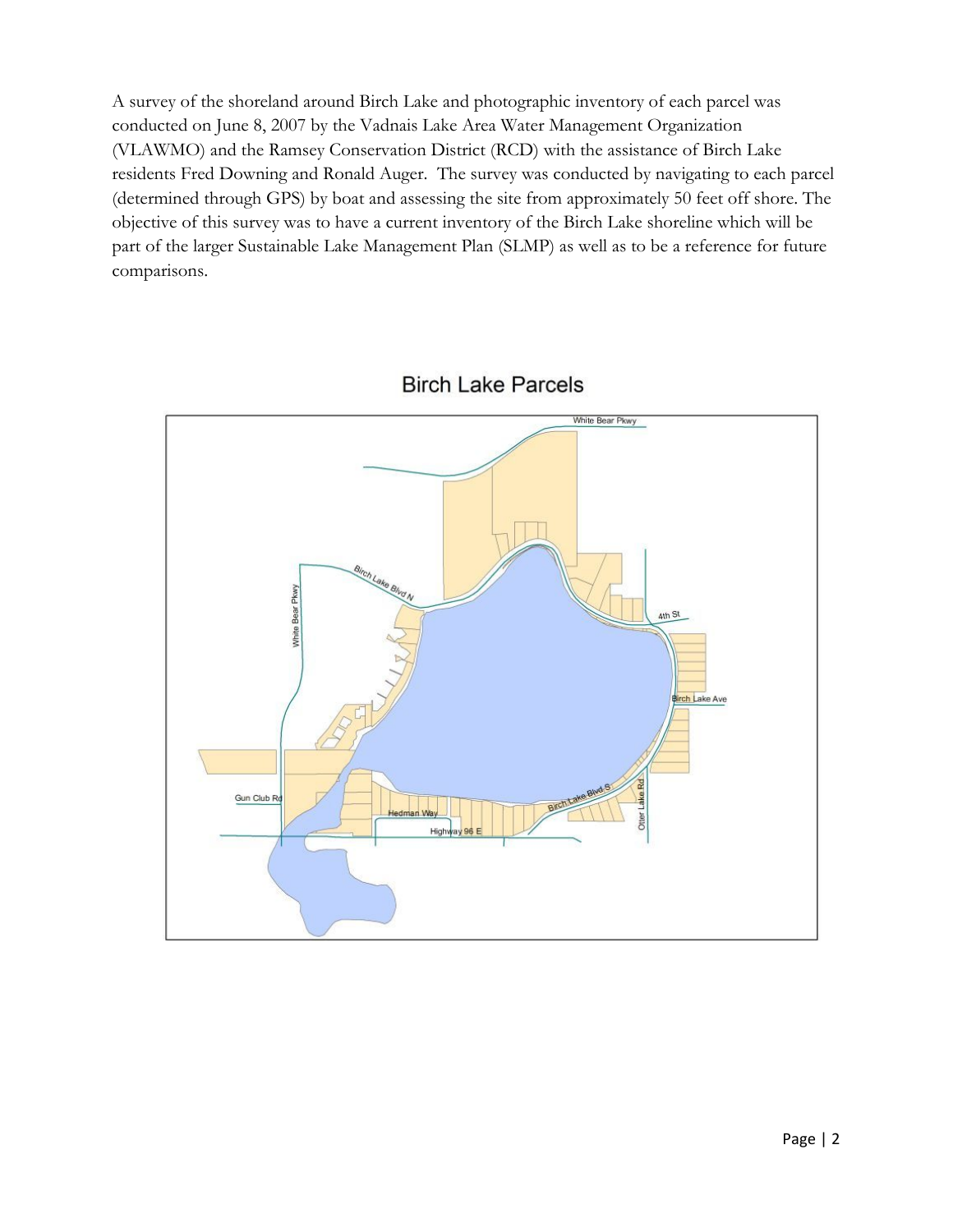There are three lakeshore habitat zones which were assessed for each parcel:

- 1) **littoral zone -** the area of shallow water near the property;
- 2) **bank zone** the area from the waterline up to the bank top; and
- 3) **shore zone** the area from the bank top landward a distance of 50 feet.



For the littoral zone, we estimated the percentage of vegetation. Within the bank zone, we estimated the percentage of the following materials: natives or woody vegetation, turf, sand, retaining wall, and rip rap. Within the shore zone, we estimated the percentage of trees natives, turf, and road. Finally, a determination of whether the site had potential for shoreline restoration was made.

A summary of the survey results for Birch Lake is shown in Table 1. 60 parcels were evaluated and based on our subjective criteria; it appears that half of the sites are kept in a mostly natural state while the other half of parcels are cleared to the shore. There are no signs of major erosion problems which is a very positive aspect for the lake. Thirty parcels were deemed to have high potential for shoreline restoration.

| Littoral<br>Zone |                |      | <b>Bank Zone</b> |         | <b>Shore Zone</b> |      |                |      |       |  |  |
|------------------|----------------|------|------------------|---------|-------------------|------|----------------|------|-------|--|--|
| T<br>Vegetation  | <b>Natives</b> | Turf | Sand             | Wall    | Riprap            | Tree | <b>Natives</b> | Turf | Road  |  |  |
| 19%              | 43%            | 20%  | 35%              | $0.5\%$ | $1.5\%$           | 24%  | 20%            | 38%  | $7\%$ |  |  |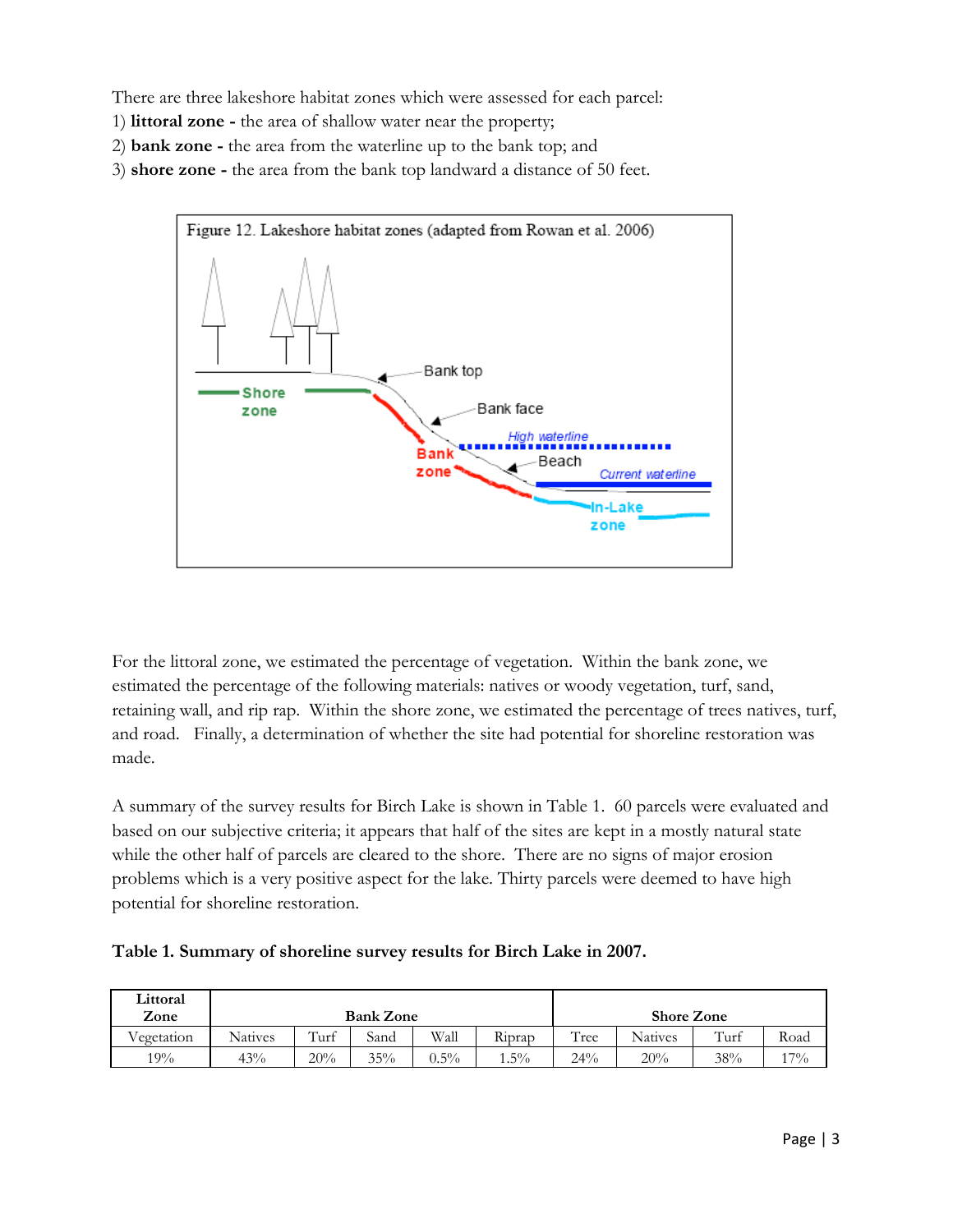A 25 to 50 buffer of natural vegetation that extends both onto land and into water and covers at least 75% of a property's frontage is ideal for the entire lake ecosystem. 25% of the lake frontage can be mowed and/or used as a beach area. For some people, this requires a change in their idea of what a nice shoreline looks like. There are many resources available that show how beautiful a natural shoreland is and how it can be designed in a way that will not hinder the use of docks, beaches, or other personal needs.

Reestablishing natural conditions improves water quality by limiting the amount of stormwater runoff, reducing the amount of lawn fertilizer that would wash into the lake. Kentucky bluegrass (which is an exotic plant species) is shallow-rooted and does not protect soil near shorelines. Studies have found that 1.5 feet of shoreline is lost per year if it is mowed to the shore. Native prairie grasses, shrubs, or other perennials are deep-rooted and hold a shoreline in place. Naturalized plantings also discourage nuisance wildlife and waterfowl such as Canada Geese and muskrats while attracting desirable ones such as loons, otters, frogs, hummingbirds, and ducks.

Table 2 is the individual results for each parcel. Corresponding photos follow the table. Due to differences in amounts of frontage, some parcels have more than one picture. A couple of sites in the "bay area" were not photographed because the thick layer of lily pads would not allow a boat to access the parcels. The highlighted parcels are those that were considered to have high restoration potential.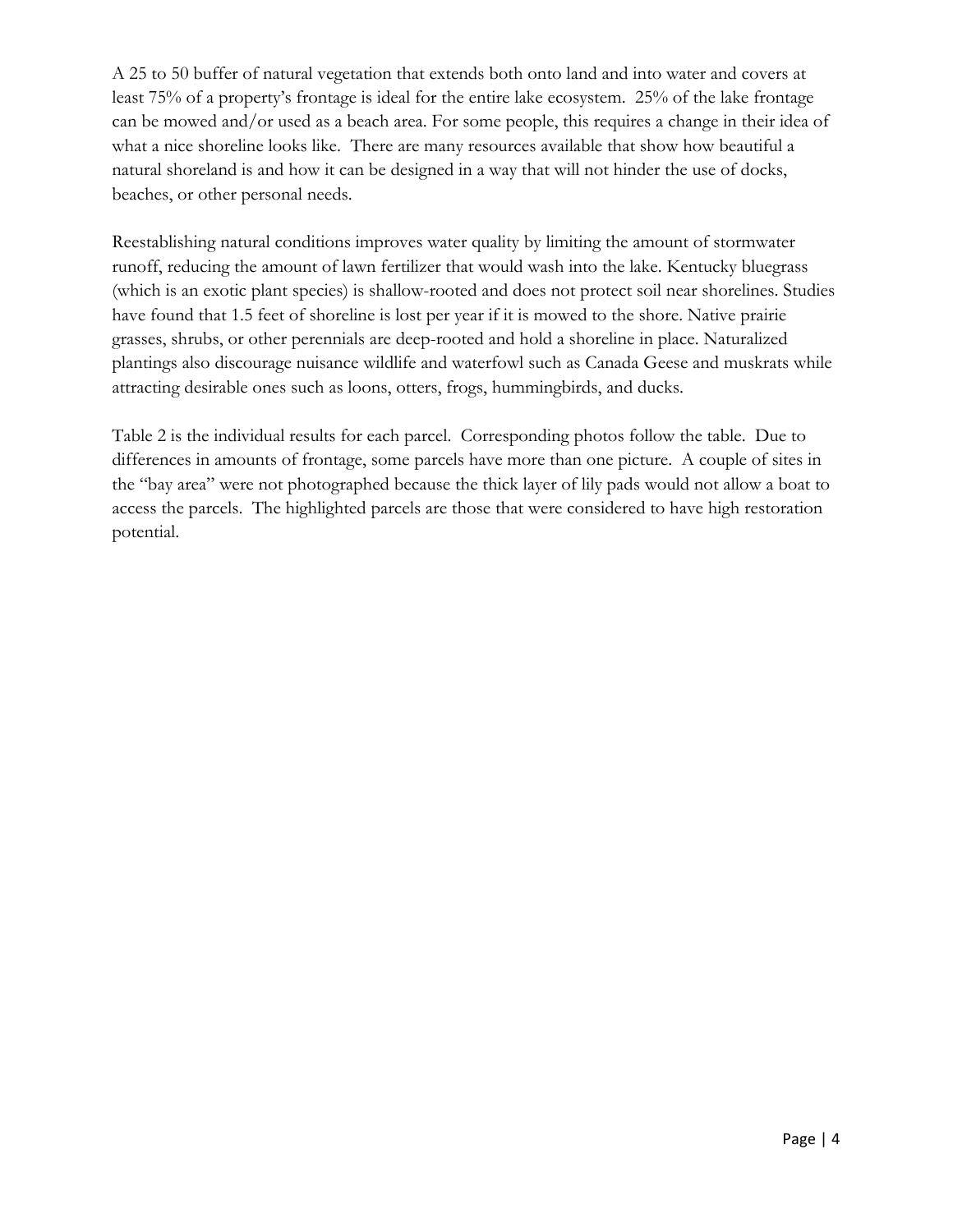|             | Littoral<br>Zone | <b>Bank Zone</b> |                |                |                |                |                  |                | <b>Shore Zone</b> |                  |                |                  |  |  |
|-------------|------------------|------------------|----------------|----------------|----------------|----------------|------------------|----------------|-------------------|------------------|----------------|------------------|--|--|
| Parcel      |                  |                  |                |                |                |                |                  |                |                   |                  |                |                  |  |  |
| ID          | $\frac{0}{0}$    | $\frac{0}{0}$    | $\frac{0}{0}$  | $\frac{0}{0}$  | $\frac{0}{0}$  | $\frac{0}{0}$  | $\frac{0}{0}$    | $\frac{0}{0}$  | $\frac{0}{0}$     | $\frac{0}{0}$    | $\frac{0}{0}$  | $\frac{0}{0}$    |  |  |
|             | Vegetation       | <b>Natives</b>   | Turf           | Sand           | Wall           | Riprap         | Other            | Tree           | <b>Natives</b>    | Turf             | Bare           | Road             |  |  |
| $01 - 2007$ | $\overline{0}$   | $\boldsymbol{0}$ | 70             | 30             | $\theta$       | $\theta$       | $\theta$         | 10             | $\theta$          | 90               | $\overline{0}$ | $\boldsymbol{0}$ |  |  |
| 02-2007     | $\overline{0}$   | $\theta$         | 70             | 30             | $\theta$       | $\theta$       | $\theta$         | 5              | $\theta$          | 95               | $\overline{0}$ | $\overline{0}$   |  |  |
| 03-2007     | $\overline{0}$   | 25               | 25             | 25             | 25             | $\theta$       | $\theta$         | 25             | $\theta$          | 75               | $\theta$       | $\boldsymbol{0}$ |  |  |
| 04-2007     | $\overline{0}$   | 30               | $\overline{0}$ | 70             | $\theta$       | $\theta$       | $\theta$         | 25             | 25                | 50               | $\overline{0}$ | $\boldsymbol{0}$ |  |  |
| 05-2007     | $\overline{0}$   | $\overline{0}$   | 50             | 50             | $\theta$       | $\theta$       | $\theta$         | 10             | $\theta$          | 90               | $\overline{0}$ | $\theta$         |  |  |
| 06-2007     | $\overline{0}$   | 5                | 30             | 65             | $\overline{0}$ | $\theta$       | $\theta$         | 5              | 20                | 75               | $\overline{0}$ | $\boldsymbol{0}$ |  |  |
| 07-2007     | $\overline{0}$   | 20               | 30             | 50             | $\theta$       | $\theta$       | $\theta$         | 20             | 5                 | 75               | $\overline{0}$ | $\theta$         |  |  |
| 08-2007     | $\overline{0}$   | $\overline{0}$   | 50             | 50             | $\theta$       | $\theta$       | $\boldsymbol{0}$ | 10             | 10                | 80               | $\theta$       | $\boldsymbol{0}$ |  |  |
| 09-2007     | 75               | 65               | 10             | 25             | $\theta$       | $\theta$       | $\theta$         | 50             | 25                | 25               | $\Omega$       | $\overline{0}$   |  |  |
| 10-2007     | 100              | 100              | $\overline{0}$ | $\theta$       | $\theta$       | $\theta$       | $\theta$         | 50             | $\theta$          | 50               | $\theta$       | $\boldsymbol{0}$ |  |  |
| 11-2007     | 100              | 100              | $\overline{0}$ | $\theta$       | $\theta$       | $\theta$       | $\theta$         | 25             | $\theta$          | 75               | $\overline{0}$ | $\overline{0}$   |  |  |
| 12-2007     | 100              | 100              | $\overline{0}$ | $\overline{0}$ | $\theta$       | $\theta$       | $\overline{0}$   | 80             | 20                | $\theta$         | $\theta$       | $\overline{0}$   |  |  |
| 13-2007     | 100              | 100              | $\theta$       | $\overline{0}$ | $\theta$       | $\theta$       | $\overline{0}$   | 20             | 80                | $\theta$         | $\theta$       | $\theta$         |  |  |
| 14-2007     | 100              | 100              | $\overline{0}$ | $\overline{0}$ | $\theta$       | $\theta$       | $\overline{0}$   | $\theta$       | 100               | $\overline{0}$   | $\theta$       | $\boldsymbol{0}$ |  |  |
| 15-2007     | 100              | 100              | $\theta$       | $\overline{0}$ | $\theta$       | $\overline{0}$ | $\overline{0}$   | 25             | 75                | $\theta$         | $\theta$       | $\theta$         |  |  |
| 16-2007     | 100              | 100              | $\overline{0}$ | $\overline{0}$ | $\overline{0}$ | $\theta$       | $\overline{0}$   | 50             | 50                | $\theta$         | $\theta$       | $\boldsymbol{0}$ |  |  |
| 17-2007     | 10               | 80               | 10             | 10             | $\theta$       | $\theta$       | $\overline{0}$   | 50             | 50                | $\boldsymbol{0}$ | $\theta$       | $\overline{0}$   |  |  |
| 18-2007     | $\boldsymbol{0}$ | 80               | $\overline{0}$ | 20             | $\overline{0}$ | $\theta$       | $\boldsymbol{0}$ | 50             | 40                | 10               | $\theta$       | $\boldsymbol{0}$ |  |  |
| 19-2007     | 5                | 90               | $\overline{0}$ | 10             | $\overline{0}$ | $\theta$       | $\overline{0}$   | 50             | 50                | $\overline{0}$   | $\theta$       | $\overline{0}$   |  |  |
| 20-2007     | 25               | 40               | 30             | 30             | $\theta$       | $\overline{0}$ | $\boldsymbol{0}$ | 50             | 25                | 25               | $\theta$       | $\overline{0}$   |  |  |
| 21-2007     | $\overline{0}$   | 75               | $\theta$       | 25             | $\theta$       | $\theta$       | $\overline{0}$   | 25             | 50                | $\overline{0}$   | $\theta$       | 25               |  |  |
| 22-2007     | $\overline{0}$   | 50               | $\theta$       | 50             | $\theta$       | 20             | $\theta$         | 40             | 50                | $\theta$         | $\theta$       | 10               |  |  |
| 23-2007     | $\overline{0}$   | 80               | $\overline{0}$ | 20             | $\theta$       | $\theta$       | $\theta$         | 40             | 50                | $\overline{0}$   | $\overline{0}$ | 10               |  |  |
| 24-2007     | 10               | 60               | $\theta$       | 40             | $\overline{0}$ | $\theta$       | $\theta$         | 25             | 25                | $\theta$         | $\overline{0}$ | 50               |  |  |
| 25-2007     | $\overline{0}$   | 10               | 65             | 25             | $\overline{0}$ | $\overline{0}$ | $\theta$         | 25             | 25                | 50               | $\overline{0}$ | 25               |  |  |
| 26-2007     | $\theta$         | 75               | $\theta$       | 25             | $\overline{0}$ | $\overline{0}$ | $\theta$         | 5              | 20                | 50               | $\overline{0}$ | 25               |  |  |
| 27-2007     | $\theta$         | 75               | $\theta$       | 25             | $\theta$       | $\theta$       | $\overline{0}$   | 25             | 25                | 5                | $\theta$       | 45               |  |  |
| 28-2007     | $\theta$         | 75               | $\theta$       | 25             | $\theta$       | $\theta$       | $\theta$         | 5              | 25                | 20               | $\theta$       | 50               |  |  |
| 29-2007     | $\theta$         | 75               | $\overline{0}$ | 25             | $\theta$       | $\overline{0}$ | $\boldsymbol{0}$ | 25             | 25                | 5                | $\overline{0}$ | 45               |  |  |
| 30-2007     | 10               | 75               | $\theta$       | 25             | $\theta$       | $\theta$       | $\boldsymbol{0}$ | 25             | 45                | 5                | $\theta$       | 25               |  |  |
| 31-2007     | 25               | 75               | $\overline{0}$ | 20             | $\theta$       | $\overline{0}$ | $\boldsymbol{0}$ | 35             | 35                | 5                | $\overline{0}$ | 25               |  |  |
| 32-2007     | 10               | 75               | $\overline{0}$ | 25             | $\theta$       | $\overline{0}$ | $\boldsymbol{0}$ | 40             | 25                | 5                | $\overline{0}$ | 30               |  |  |
| 33-2007     | $\boldsymbol{0}$ | 10               | 50             | 40             | $\theta$       | $\theta$       | $\boldsymbol{0}$ | $\theta$       | 25                | 25               | $\overline{0}$ | 50               |  |  |
| 34-2007     | $\theta$         | 10               | 50             | 40             | $\overline{0}$ | $\overline{0}$ | $\boldsymbol{0}$ | $\overline{0}$ | 20                | 30               | $\theta$       | 50               |  |  |
| 35-2007     | $\boldsymbol{0}$ | $\theta$         | 50             | 50             | $\overline{0}$ | $\theta$       | $\boldsymbol{0}$ | 5              | $\theta$          | 45               | $\overline{0}$ | 50               |  |  |
| 36-2007     | $\overline{0}$   | 10               | 50             | 40             | $\theta$       | $\overline{0}$ | $\boldsymbol{0}$ | 5              | $\sqrt{5}$        | 40               | $\theta$       | 50               |  |  |
| 37-2007     | $\overline{0}$   | 50               | $\theta$       | 50             | $\overline{0}$ | $\theta$       | $\boldsymbol{0}$ | 5              | $\sqrt{5}$        | 40               | $\overline{0}$ | 50               |  |  |
| 38-2007     | $\overline{0}$   | $\overline{0}$   | 75             | 25             | $\theta$       | $\theta$       | $\overline{0}$   | $\theta$       | $\overline{0}$    | 50               | $\Omega$       | 50               |  |  |
| 39-2007     | $\theta$         | $\overline{0}$   | 25             | 75             | $\overline{0}$ | $\theta$       | $\overline{0}$   | $\theta$       | 5                 | 25               | $\theta$       | 50               |  |  |
| 40-2007     | $\theta$         | 75               | $\theta$       | 50             | $\theta$       | $\overline{0}$ | $\boldsymbol{0}$ | 35             | $\theta$          | 35               | $\theta$       | 30               |  |  |